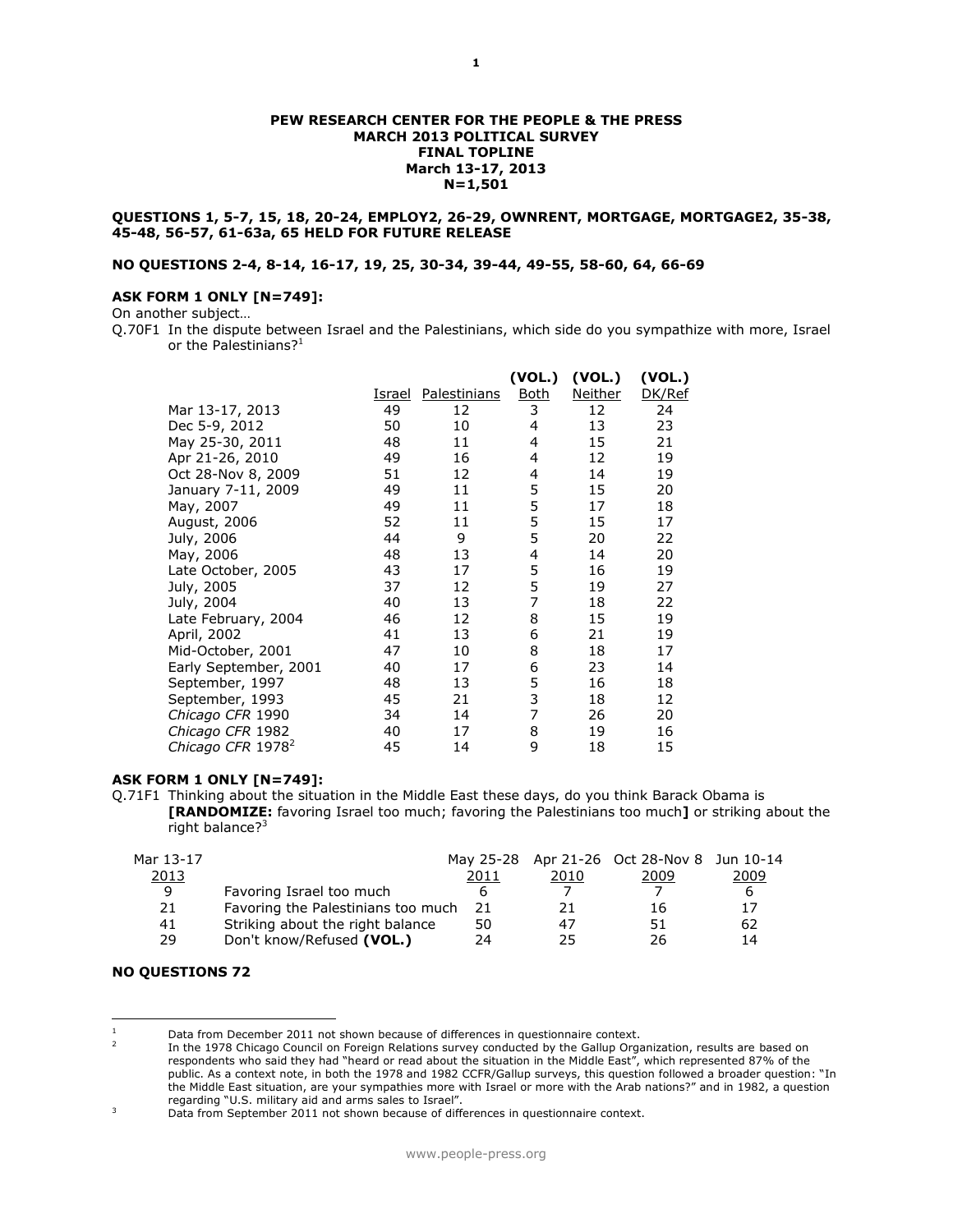## **ASK FORM 2 ONLY [N=752]:**

On another subject…

Q.73F2 In your opinion, which is more important **[READ AND RANDOMIZE]**

|              |                                                   |               | Sep 30- |
|--------------|---------------------------------------------------|---------------|---------|
| Mar 13-17    |                                                   | Feb 8-12      | Oct 4   |
| <u> 2013</u> |                                                   | 2012          | 2009    |
|              | To prevent Iran from developing nuclear weapons,  |               |         |
| 64           | even if it means taking military action           | 58            | 61      |
|              | To avoid a military conflict with Iran,           |               |         |
| 25           | even if it means they may develop nuclear weapons | 30            | 24      |
| 3            | Neither (VOL.)                                    | $\mathcal{P}$ | 4       |
|              | Both (VOL.)                                       |               |         |
|              | Don't know/Refused (VOL.)                         | 10            |         |
|              |                                                   |               |         |

### **NO QUESTIONS 74-76, 78-84, 93-97 QUESTIONS 77, 85-92 HELD FOR FUTURE RELEASE QUESTIONS RELIG, ATTEND, 98-102 PREVIOUSLY RELEASED**

### **ASK ALL:**

PARTY In politics TODAY, do you consider yourself a Republican, Democrat, or independent? **ASK IF INDEP/NO PREF/OTHER/DK/REF (PARTY=3,4,5,9):**

PARTYLN As of today do you lean more to the Republican Party or more to the Democratic Party?

|                      |            |          |                        | (VOL.)                  | (VOL.)       |                |            |            |
|----------------------|------------|----------|------------------------|-------------------------|--------------|----------------|------------|------------|
|                      |            |          |                        | <b>No</b>               | Other        | (VOL.)         | Lean       | Lean       |
|                      | Republican | Democrat | Independent preference |                         | party        | DK/Ref         | <u>Rep</u> | <u>Dem</u> |
| Mar 13-17, 2013      | 26         | 33       | 34                     | 3                       | 1            | 3              | 14         | 15         |
| Feb. 13-18, 2013     | 22         | 32       | 41                     | 2                       | $\ast$       | 2              | 15         | 19         |
| Jan 9-13, 2013       | 25         | 32       | 38                     | 2                       | $\ast$       | 2              | 15         | 16         |
| Dec 17-19, 2012      | 21         | 32       | 38                     | $\overline{\mathbf{4}}$ | $\ast$       | 4              | 15         | 14         |
| Dec 5-9, 2012        | 23         | 33       | 38                     | 3                       | $\mathbf{1}$ | 2              | 14         | 19         |
| Oct 31-Nov 3, 2012   | 26         | 34       | 34                     | 3                       | $\mathbf{1}$ | 3              | 13         | 16         |
| Oct 24-28, 2012      | 28         | 33       | 33                     | 4                       | $\ast$       | $\overline{2}$ | 12         | 16         |
| Oct 4-7, 2012        | 27         | 31       | 36                     | 3                       | $\mathbf{1}$ | 3              | 15         | 15         |
| Sep 12-16, 2012      | 24         | 35       | 36                     | $\overline{2}$          | $\ast$       | $\overline{2}$ | 14         | 16         |
| Jul 16-26, 2012      | 22         | 33       | 38                     | $\overline{4}$          | $\ast$       | 3              | 14         | 15         |
| Jun 28-Jul 9, 2012   | 24         | 33       | 37                     | 3                       | $\ast$       | 3              | 15         | 17         |
| Jun 7-17, 2012       | 24         | 33       | 39                     | $\overline{2}$          | $\ast$       | $\overline{2}$ | 17         | 17         |
| May 9-Jun 3, 2012    | 24         | 32       | 36                     | $\overline{4}$          | $\ast$       | 4              | 13         | 14         |
| Apr 4-15, 2012       | 24         | 31       | 39                     | 3                       | $\ast$       | $\overline{2}$ | 15         | 15         |
| Mar 7-11, 2012       | 24         | 34       | 36                     | 3                       | 1            | $\overline{2}$ | 16         | 17         |
| Feb 8-12, 2012       | 26         | 32       | 36                     | 4                       | $\mathbf{1}$ | $\overline{2}$ | 13         | 17         |
| <b>Yearly Totals</b> |            |          |                        |                         |              |                |            |            |
| 2012                 | 24.7       | 32.6     | 36.4                   | 3.1                     | .5           | 2.7            | 14.4       | 16.1       |
| 2011                 | 24.3       | 32.3     | 37.4                   | 3.1                     | .4           | 2.5            | 15.7       | 15.6       |
| 2010                 | 25.2       | 32.7     | 35.2                   | 3.6                     | .4           | 2.8            | 14.5       | 14.1       |
| 2009                 | 23.9       | 34.4     | 35.1                   | 3.4                     | $\cdot$      | 2.8            | 13.1       | 15.7       |
| 2008                 | 25.7       | 36.0     | 31.5                   | 3.6                     | .3           | 3.0            | 10.6       | 15.2       |
| 2007                 | 25.3       | 32.9     | 34.1                   | 4.3                     | .4           | 2.9            | 10.9       | 17.0       |
| 2006                 | 27.8       | 33.1     | 30.9                   | 4.4                     | .3           | 3.4            | 10.5       | 15.1       |
| 2005                 | 29.3       | 32.8     | 30.2                   | 4.5                     | .3           | 2.8            | 10.3       | 14.9       |
| 2004                 | 30.0       | 33.5     | 29.5                   | 3.8                     | .4           | 3.0            | 11.7       | 13.4       |
| 2003                 | 30.3       | 31.5     | 30.5                   | 4.8                     | .5           | 2.5            | 12.0       | 12.6       |
| 2002                 | 30.4       | 31.4     | 29.8                   | 5.0                     | .7           | 2.7            | 12.4       | 11.6       |
| 2001                 | 29.0       | 33.2     | 29.5                   | 5.2                     | .6           | 2.6            | 11.9       | 11.6       |
| 2001 Post-Sept 11    | 30.9       | 31.8     | 27.9                   | 5.2                     | .6           | 3.6            | 11.7       | 9.4        |
| 2001 Pre-Sept 11     | 27.3       | 34.4     | 30.9                   | 5.1                     | .6           | 1.7            | 12.1       | 13.5       |
| 2000                 | 28.0       | 33.4     | 29.1                   | 5.5                     | .5           | 3.6            | 11.6       | 11.7       |
| 1999                 | 26.6       | 33.5     | 33.7                   | 3.9                     | .5           | 1.9            | 13.0       | 14.5       |
| 1998                 | 27.9       | 33.7     | 31.1                   | 4.6                     | .4           | 2.3            | 11.6       | 13.1       |
| 1997                 | 28.0       | 33.4     | 32.0                   | 4.0                     | .4           | 2.3            | 12.2       | 14.1       |